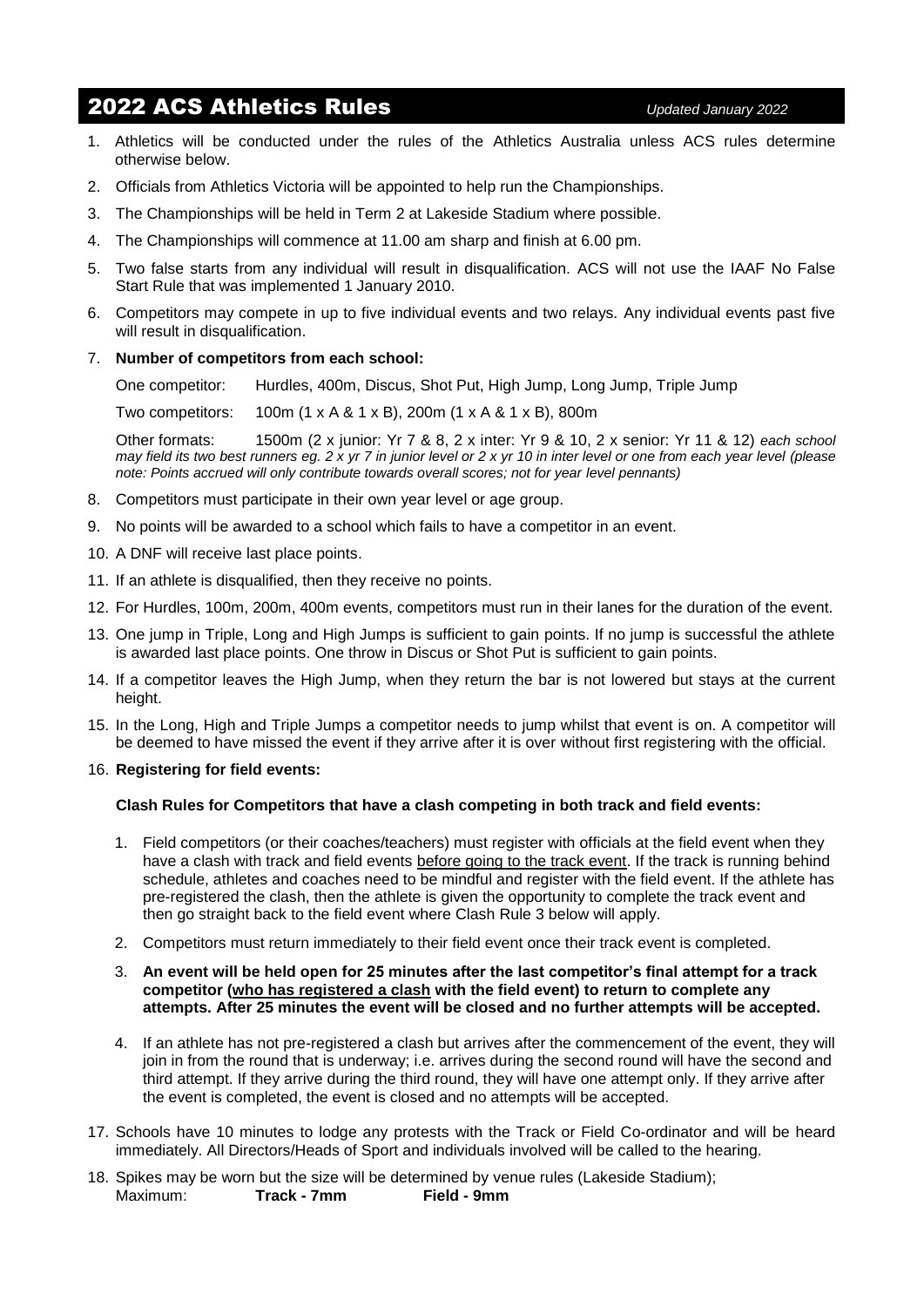- 19. School sports uniform is satisfactory for Athletics, but competitors from each school should be wearing the same uniform. Competitors may wear 'Skins' style shorts of any colour above the knee but **must** wear official school shorts over the top or they will not be allowed to compete.
- 20. Non-competitors should remain behind the fence at all times.
- 21. The position of schools in the stands will rotate from year to year.
- 22. On the day, Overnewton is responsible for track coordination, St Leonard's is responsible for Field coordination and Westbourne for marshalling (refer to ACS Championships Protocols pages 62 - 68)
- 23. The Executive Officer will be responsible any pre carnival day administration and for trophies and ribbons, first aid attendants, singer for the National Anthem, refreshments for AV Officials and for booking the venue.

## 24. **AWARDS**

- 24.1 Ribbons will be given to competitors who gain 1<sup>st</sup>,  $2^{nd}$  and  $3^{rd}$  in each event, and will be distributed after each event.
- 24.2 At each year level pennants will be given to schools for best boys aggregate, best girls aggregate and best combined boys and girls aggregate.
- 24.3 Trophies and a pennant will be given for overall aggregate boys, aggregate girls, and combined boys and girls aggregate. These will be distributed at the end of the Carnival by the Principal who is President of the Heads Committee, or his/her delegate.
- 24.4 Male and Female Athlete of the Meet will be calculated on five individual event points total.

| St Michael's   Westbourne   Beaconhills | Lovola | Overnewton   St Leonard's   St Aloysius |  |
|-----------------------------------------|--------|-----------------------------------------|--|
|                                         |        |                                         |  |

## **2022 Lane Draw** *(Rotated annually)*

# **2022 Field Event Order** *(Rotated annually)*

| *Year 7 Girls Events only |                          |  |  |                     |                |                    |  |  |
|---------------------------|--------------------------|--|--|---------------------|----------------|--------------------|--|--|
| <b>St Michael's</b>       | Westbourne   Beaconhills |  |  | Loyola   Overnewton | St Leonard's I | <b>St Aloysius</b> |  |  |
|                           |                          |  |  |                     |                |                    |  |  |

## **2022 Position Order 1500m & 800m Events**

# **\*Year 7 Girls Events only St Michael's** | Westbourne | Beaconhills | Loyola | Overnewton | St Leonard's | St Aloysius 1 & 8 2 & 9 3 & 10 4 & 11 5 & 12 6 & 13 7 & 14

## **Note**:

For the 1500m events: Junior = Years 7 and 8 Intermediate  $=$  Years 9 and 10 Senior = Years 11 and 12

# **LAKESIDE STADIUM - SCHOOL SEATING ALLOCATION IN 2021:**

*(Rotated annually)*

| PARENTS/SPECTATORS |        |            |              |              |            |             |  |
|--------------------|--------|------------|--------------|--------------|------------|-------------|--|
| <b>Beaconhills</b> | Lovola | Overnewton | St Leonard's | St Michael's | Westbourne | Marshalling |  |

Finish Line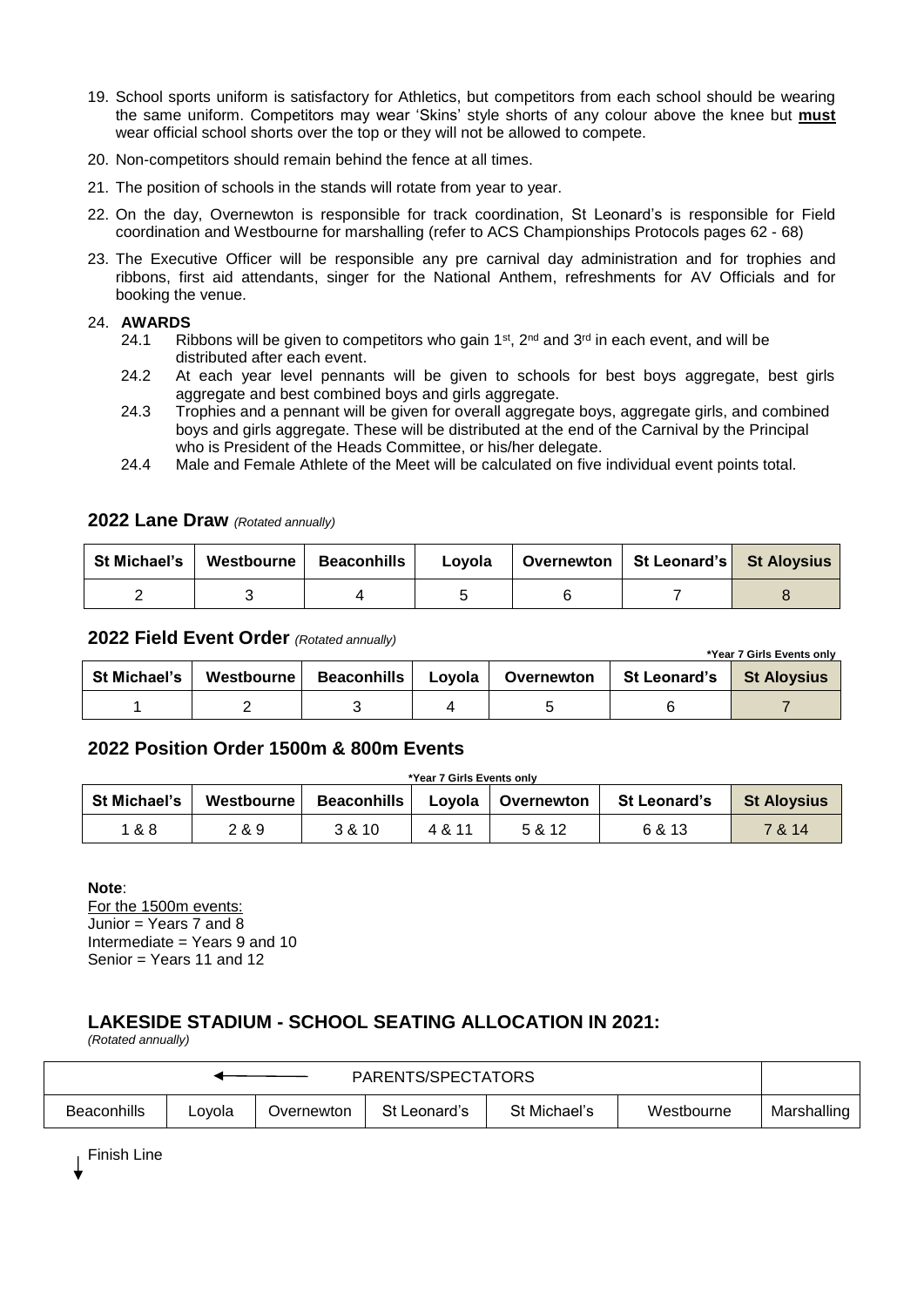# **POINTS SCORING**

| <b>EVENTS</b>              | 1st |                 | 2nd |     | 3rd |     | 4th |     | 5th | 6th              |                  |                  | $\mathbf{\tau}$ th<br>Year 7 girls only) |                  |
|----------------------------|-----|-----------------|-----|-----|-----|-----|-----|-----|-----|------------------|------------------|------------------|------------------------------------------|------------------|
| A events                   | 20  |                 | 18  |     | 16  |     | 14  |     | 12  | 10               |                  |                  | 8                                        |                  |
| <b>B</b> events            | 7   |                 | 6   |     | 5   |     | 4   |     | 3   | 2                |                  |                  | 1                                        |                  |
| <b>Relays</b>              | 40  |                 | 36  |     | 32  |     | 28  |     | 24  | 20               |                  |                  | 16                                       |                  |
|                            |     |                 |     |     |     |     |     |     |     |                  |                  |                  | 13 <sub>th</sub>                         | 14 <sub>th</sub> |
| 1500m &<br>800m events     | 1st | 2 <sub>nd</sub> | 3rd | 4th | 5th | 6th | 7th | 8th | 9th | 10 <sub>th</sub> | 11 <sub>th</sub> | 12 <sub>th</sub> |                                          | Yr 7 girls only  |
| (with $12$<br>competitors) | 20  | 18              | 16  | 14  | 12  | 11  | 10  | 9   | 8   | 7                | 6                | 5                | 4                                        | 3                |

# **SPECIFICATIONS:**

| <b>YEAR</b>       | <b>SHOT PUT - weights</b> |             |       | <b>HIGH JUMP - starting heights</b> | <b>DISCUS - weights</b> |             |  |
|-------------------|---------------------------|-------------|-------|-------------------------------------|-------------------------|-------------|--|
| <b>LEVEL</b>      | <b>Girls</b>              | <b>Boys</b> | Girls | <b>Boys</b>                         | <b>Girls</b>            | <b>Boys</b> |  |
| Year <sub>7</sub> | 3kg                       | 3kg         | 1.15m | 1.15m                               | 1kg                     | 1kg         |  |
| Year <sub>8</sub> | 3kg                       | 3kg         | 1.20m | 1.20m                               | 1kg                     | 1kg         |  |
| Year 9            | 3kg                       | 4kg         | 1.20m | 1.25m                               | 1kg                     | 1kg         |  |
| Year 10           | 3kg                       | 4kg         | 1.20m | 1.30 <sub>m</sub>                   | 1kg                     | 1kg         |  |
| Year 11           | 3kg                       | 5kg         | 1.20m | 1.35m                               | 1kg                     | 1.5kg       |  |
| Year 12           | 3kg                       | 5kg         | 1.20m | 1.40m                               | 1kg                     | 1.5kg       |  |

## **HURDLES:**

| Event:                             | 80m Hurdles                                     | 90m Hurdles                              | 100m Hurdles  | 100m Hurdles                | 110m Hurdles        |
|------------------------------------|-------------------------------------------------|------------------------------------------|---------------|-----------------------------|---------------------|
| Year levels                        | Year 7 & 8 Girls<br>Year 7 Boys<br>Year 9 Girls | Year 8 & 9 Boys<br>Year 10 & 11<br>Girls | Year 12 Girls | Year 10 & 11<br><b>Boys</b> | Year 12 Boys        |
| <b>Track mark for</b><br>flights   | <b>Black</b>                                    | White                                    | Yellow        | Yellow                      | <b>Blue</b>         |
| <b>Flights</b>                     | $9 \times 76.2$ cm                              | 9 x 76.2cm                               | 10 x 76.2cm   | $10 \times 84$ cm           | $10 \times 91.4$ cm |
| <b>Distance to first</b><br>hurdle | 12 metres                                       | 13 metres                                | 13 metres     | 13 metres                   | 13.72 metres        |
| <b>Distance</b><br>between hurdles | 7 metres                                        | 8 metres                                 | 8.5 metres    | 8.5 metres                  | 9.14 metres         |
| Distance to<br>finish line         | 12 metres                                       | 13 metres                                | 10.5 metres   | 10.5 metres                 | 14.02 metres        |

The Athletics programme follows but is subject to change:

| Event # Time: |       | Event         | Year Level            | Event # Time: |       | Event             | Year Level |  |
|---------------|-------|---------------|-----------------------|---------------|-------|-------------------|------------|--|
| 1             | 11:00 | High Jump     | Y <sub>10</sub> Girls | 11            | 11:12 | 90m Hurdles       | Y11 Girls  |  |
| 2             | 11:00 | High Jump     | Y <sub>10</sub> Boys  | 12            | 11:15 | 90m Hurdles       | Y10 Girls  |  |
| 3             | 11:00 | <b>Discus</b> | Y8 Boys               | 13            | 11:18 | 90m Hurdles       | Y9 Boys    |  |
| 4             | 11:00 | Shot Put      | Y9 Girls              | 14            | 11:21 | 90m Hurdles       | Y8 Boys    |  |
| 5             | 11:00 | Long Jump     | Y7 Girls              | 15            | 11:24 | 80m Hurdles       | Y9 Girls   |  |
| 6             | 11:00 | Triple Jump   | Y <sub>12</sub> Girls | 16            | 11:27 | 80m Hurdles       | Y8 Girls   |  |
| 7             | 11:00 | 110m Hurdles  | Y <sub>12</sub> Boys  | 17            | 11:30 | <b>Discus</b>     | Y7 Girls   |  |
| 8             | 11:03 | 100m Hurdles  | Y <sub>11</sub> Boys  | 18            | 11:30 | Long Jump         | Y7 Boys    |  |
| 9             | 11:06 | 100m Hurdles  | Y <sub>10</sub> Boys  | 19            | 11:30 | Triple Jump       | Y12 Bovs   |  |
| 10            | 11:09 | 100m Hurdles  | Y <sub>12</sub> Girls | 20            | 11:30 | Shot Put Y10 Boys |            |  |